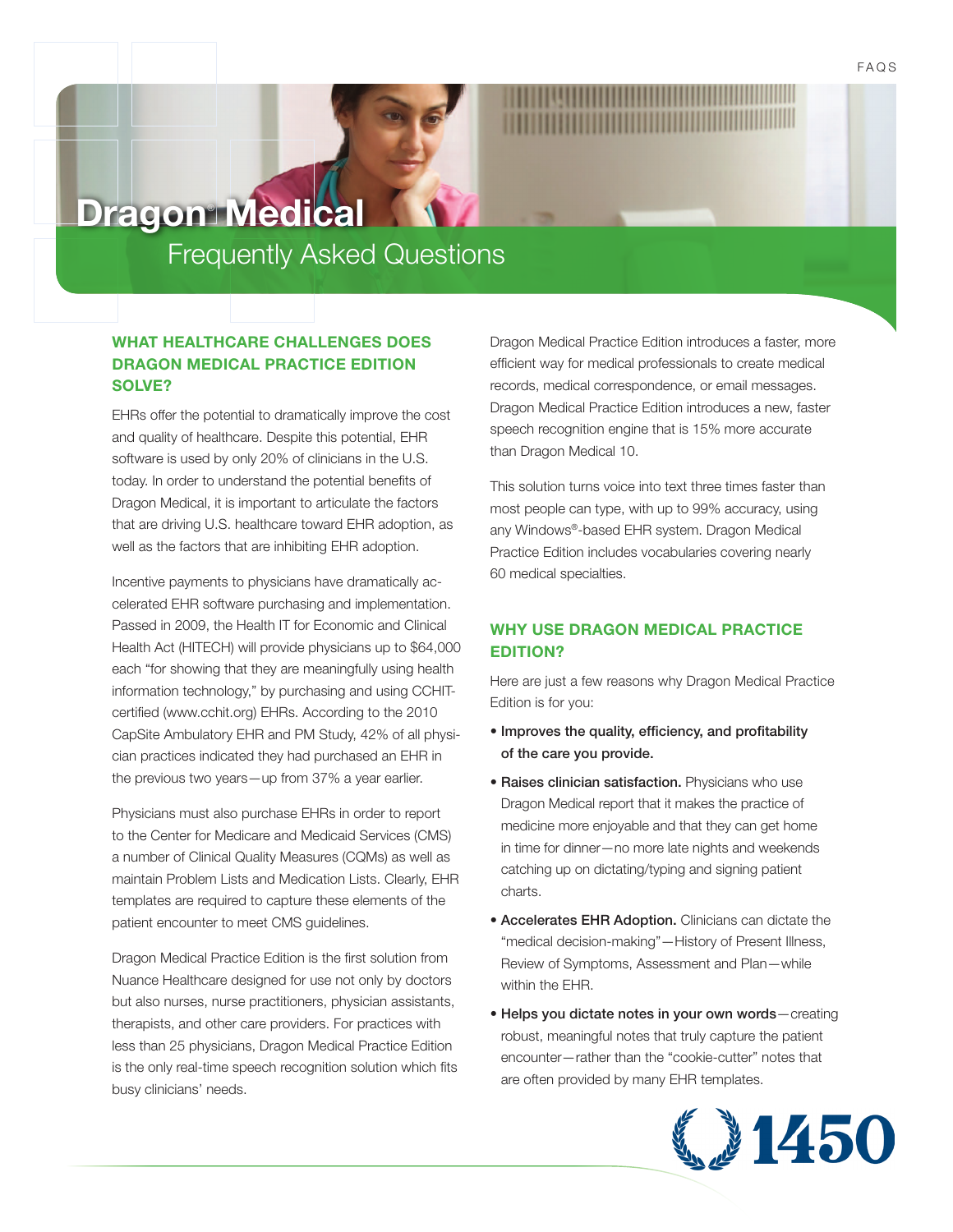## **HOW DOES DRAGON MEDICAL PRACTICE EDITION COMPARE WITH OTHER DRAGON NON-MEDICAL PRODUCTS?**

Nuance provides other Dragon products, such as Dragon NaturallySpeaking Professional 11 and Dragon NaturallySpeaking Premium 11, which are excellent speech recognition products for "general-purpose" home or business use. However, the size and scope of Dragon Medical's medical vocabularies provides a far superior dictation experience for physicians compared with Dragon Professional or Dragon Premium.

Tests comparing products used in a clinical setting show that Dragon Medical Practice Edition is 33% more accurate than Dragon Professional 11 for dictating patient records. Dragon Medical Practice Edition covers nearly 60 medical specialties, which means that you won't encounter missing terms or phrases—they're all there "out of the box."

Physicians using Dragon Professional would lose thousands of dollars in practice revenue, or more than a year in time spent correcting errors, or adding medical terms that are already in Dragon Medical Practice Edition. As a result, Dragon Medical Practice Edition is the most cost-effective Dragon speech recognition for clinicians in physician practice settings — by far.

Further, Dragon Medical Practice Edition protects sensitive and confidential patient information by supporting encrypted network file storage of speech files, helping your organization satisfy HIPAA privacy and confidentiality guidelines. Dragon Medical Practice Edition features secure encryption methods, which provide even greater levels of information security.

Unlike other Dragon solutions, Dragon Medical provides medical vocabularies that cover nearly 60 medical specialties, and the ability to create customized macros to enter frequently-dictated text with a single voice command, among other features.

## **HOW MANY PHYSICIANS ARE USING SPEECH RECOGNITION SOLUTIONS SUCH AS DRAGON MEDICAL TODAY?**

Today, more than 180,000 physicians worldwide have chosen Dragon Medical. Physicians are adopting Dragon Medical as rapidly as they are adopting EHR systems.

Physicians are also using "front-end" (dictate, edit, and sign without transcription) speech recognition in other specialties. In radiology, for example, nearly 50% of all radiologists are using Nuance's PowerScribe® solution.

Nuance also offers eScription and Dictaphone® Enterprise Speech System, which apply "background" or back-end speech recognition. Using these systems, a physician dictates into a standard telephone, and his or her speech is processed offline by speech recognition and edited by a Medical Transcriptionist while listening to the physician's original dictation file. More than 100,000 physicians are believed to use a background speech recognition system.

## **ARE THERE DIFFERENT PRODUCTS IN THE DRAGON MEDICAL FAMILY? WHICH PRODUCT IS RIGHT FOR MY ORGANIZATION?**

Dragon Medical is available in two distinct pricing and packaging versions designed to meet the needs of these distinct customer groups:

• For practices with less than 25 physicians, Dragon Medical Practice Edition is the only real-time speech recognition solution which fits busy clinicians' needs. Dragon Medical Practice Edition introduces a faster, more efficient way for medical professionals to create medical records, medical correspondence, or email messages. Dragon Medical Practice Edition introduces a new, faster speech recognition engine that is 15% more accurate than Dragon Medical 10. This solution turns voice into

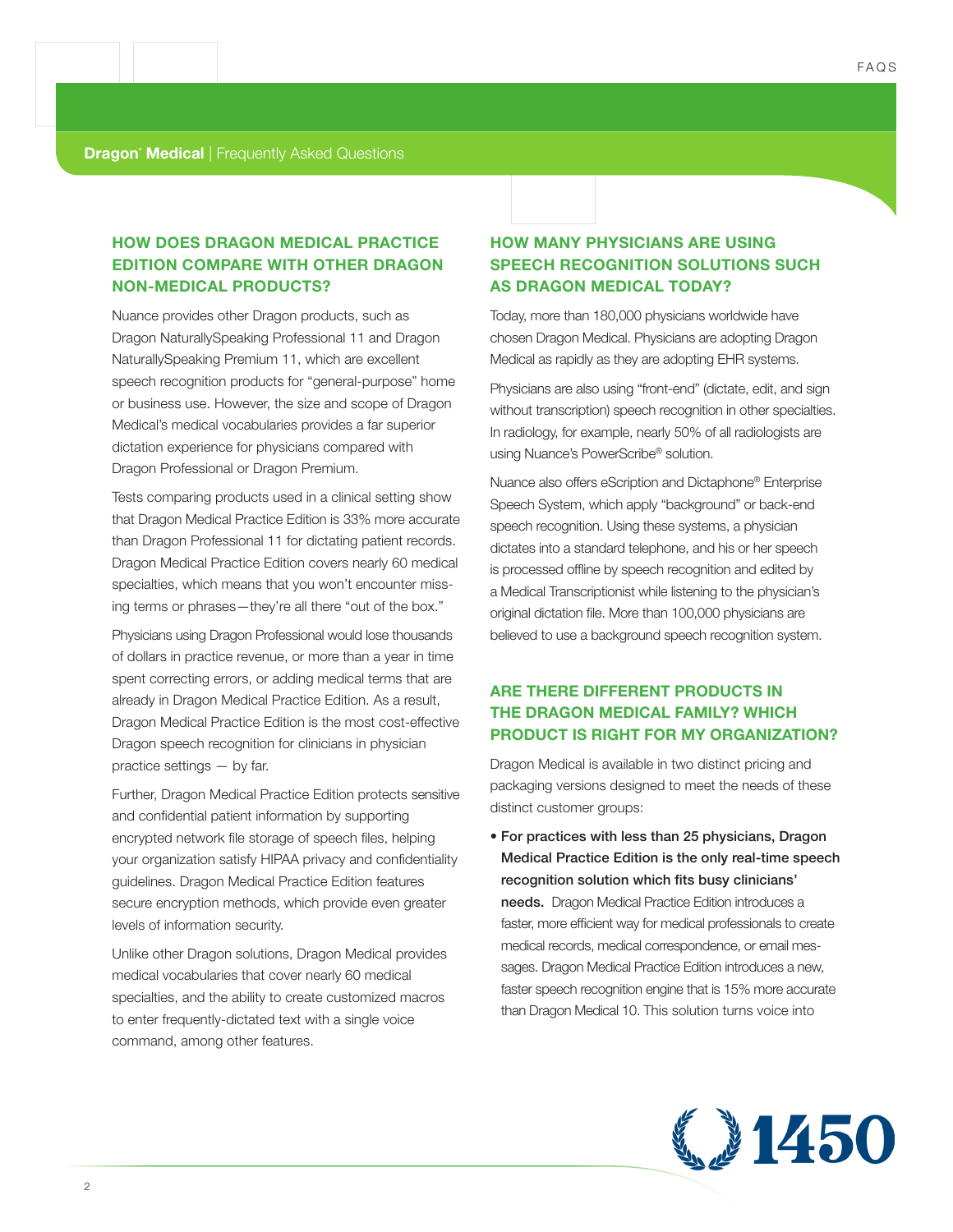text three times faster than most people can type, with up to 99% accuracy, using any Windows®-based EHR system.

- Large (25+ physicians) Practices, Hospitals, and Health Systems should deploy Dragon Medical Network Edition. This software is the most effective solution for healthcare organizations to deploy missioncritical, industrial-strength speech recognition across the enterprise. Dragon Medical Network Edition is designed for large practices or hospitals that have deployed enterprisewide EHR solutions and now can add speech recognition as an enabling technology for all physicians in the organization. This version provides:
	- vSync for EHRs. vSync is advanced Nuance Healthcare technology, which creates a virtual channel between the client PC and Citrix® server, passing pertinent EHR text box information to Dragon Medical. vSync keeps Dragon Medical and the EHR system continuously in sync.
	- The Nuance Management Console. This powerful tool allows Dragon Medical Network Edition customers to centrally manage Dragon Medical users across an entire provider organization. Management capabilities of Nuance Management Console include the ability to assign batch settings and properties to groups of users (or individuals), as well as schedule batch updates of new releases, and track Dragon Medical performance and usage. Nuance Management Console will substantially reduce the total cost of ownership and ongoing management of Dragon Medical Network Edition.
	- Dragon Medical Network Edition Client, is a "real-time" speech recognition program that works with virtually any Microsoft Windows®-based or Citrix-based EHR system for efficient report completion and easy navigation. It includes optional user login and passwords. As part of the

installation in a Citrix environment, there is a component that connects with vSync over a virtual channel that receives pertinent text box information, ensuring that Dragon Medical and the EHR are continuously in sync.

## **WITH WHICH ELECTRONIC MEDICAL RECORDS SOLUTIONS DOES DRAGON MEDICAL PRACTICE EDITION WORK?**

Making EHRs easy to use by significantly reducing the number of mouse clicks and typing, Dragon Medical Practice Edition enables clinicians to document care much more efficiently. This solution seamlessly drives all major EHR systems, including Allscripts™ MyWay™, Allscripts Professional, NextGen Ambulatory EHR™, eClinical-Works®, athenaHealth®, Henry Schein MicroMD®, and Greenway®.

Nuance has developed the Dragon Medical EHR Certification Program to facilitate collaboration between Nuance and EHR vendors in order to optimize the EHR experience of end users.

Provider organizations whose EHR system runs on Citrix are strongly recommended to purchase or migrate to Dragon Medical Network Edition, but that requires the ability to support Microsoft SQL Server®.

The Dragon Medical EHR Certification program is designed to ensure seamless Dragon Medical workflow with EHRs. Testing within each EHR system focuses on how a provider would ultimately use Dragon Medical Practice Edition within the physician documentation portion of a given application. For more information on the program, please search the web for "Dragon Medical Certification" or visit http://www. nuance.com/for-partners/by-solution/healthcare-solutions/ dragon-medical-certified-ehrs/index.htm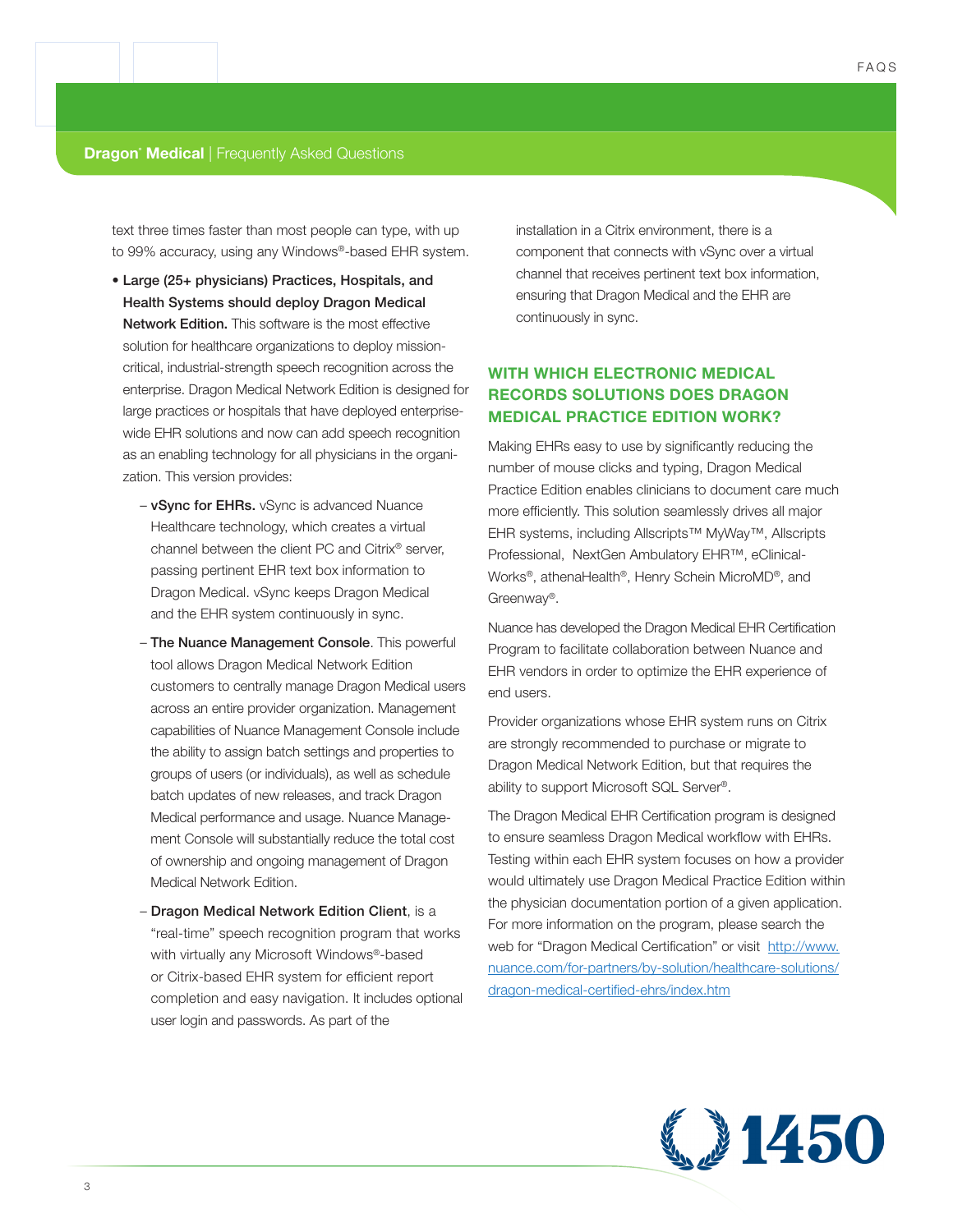## **WHERE CAN I BUY DRAGON MEDICAL PRACTICE EDITION?**

Dragon Medical Practice Edition is designed for physician practices with up to 24 physicians.

Dragon Medical Practice Edition is sold through a nationwide network of more than 150 resellers. To find a local reseller from whom you would like to purchase and get support, please visit www.nuance.com/partners/healthcare/ search.asp or call a Nuance sales representative, who can refer you to an authorized reseller, at 866-748-9537.

### **WHAT'S NEW IN DRAGON MEDICAL PRACTICE EDITION?**

#### **Major Features and Enhancements**

- **Recognition Accuracy.** Turns voice into text with up to 99% accuracy. Dragon Medical Practice Edition is 15% more accurate out of the box than Dragon Medical 10.
- **Smart Configuration.** Dragon Medical Practice Edition runs on a variety of hardware, from netbooks to highpowered desktops. The software automatically detects hardware resources. Its state-of-the-art technology takes advantage of advances in hardware and runs in multiple threads automatically when multi-core hardware is detected for better recognition performance.
- **Recognition Analytics.** A percentage of misrecognitions can be caused by simple audio quality issues such as incorrect microphone connection or placement, background noise, and microphone out of range or low on battery. Dragon Medical Practice Edition automatically detects poor audio input; it then alerts the user (in various ways depending on the issue), offering advice to remedy the situation.
- **Recognition Speed.** Dragon Medical Practice Edition significantly improves recognition response time. The software is also faster than previous editions when selecting application menu items by voice or executing

voice commands that perform actions within applications (e.g., "insert page break," "make that red," etc.).

- **Accuracy Tuning.** Ability to analyze selected documents and email; includes Nothing But Speech filter to automatically eliminate "um" or "ah" utterances, filtering out unwanted speech noise that previously lowered accuracy.
- **Smart Corrections.** In the past, corrections entered using the keyboard were not incorporated into the user profile. Now when a user dictates something and retypes it to correct a misrecognition, Dragon Medical Practice Edition identifies this as a correction and uses it to adapt the user's profile, improving the software's accuracy over time.
- **New Dragon Sidebar.** A major enhancement over Dragon Medical 10's Sample Commands window, this new desktop assistant allows users to discover and remember many commands and tips; at any time, it lets you glance at or explore global commands (including mouse commands), application-specific commands and custom-created commands, as well as tips. Its contents change depending on what window is currently active. In addition, the Sidebar lets users print its content. *(Note: This feature can be viewed by selecting from the Help menu.)*
- **Profile Creation Wizard.** User profile creation has been redesigned to be simple and conversational. The process now offers information about why each step is needed and helps users make optimal choices. Setting up a microphone or new audio source is more clear and straightforward.
- **Navigating the Computer Desktop.** Dragon Medical Practice Edition now supports more voice commands to show common Windows elements including the desktop and Control Panel, or folders such as My Documents and My Pictures. New commands enable users to effortlessly switch to a specific window. (Dragon Medical Practice Edition displays a numbered list so the user can just say

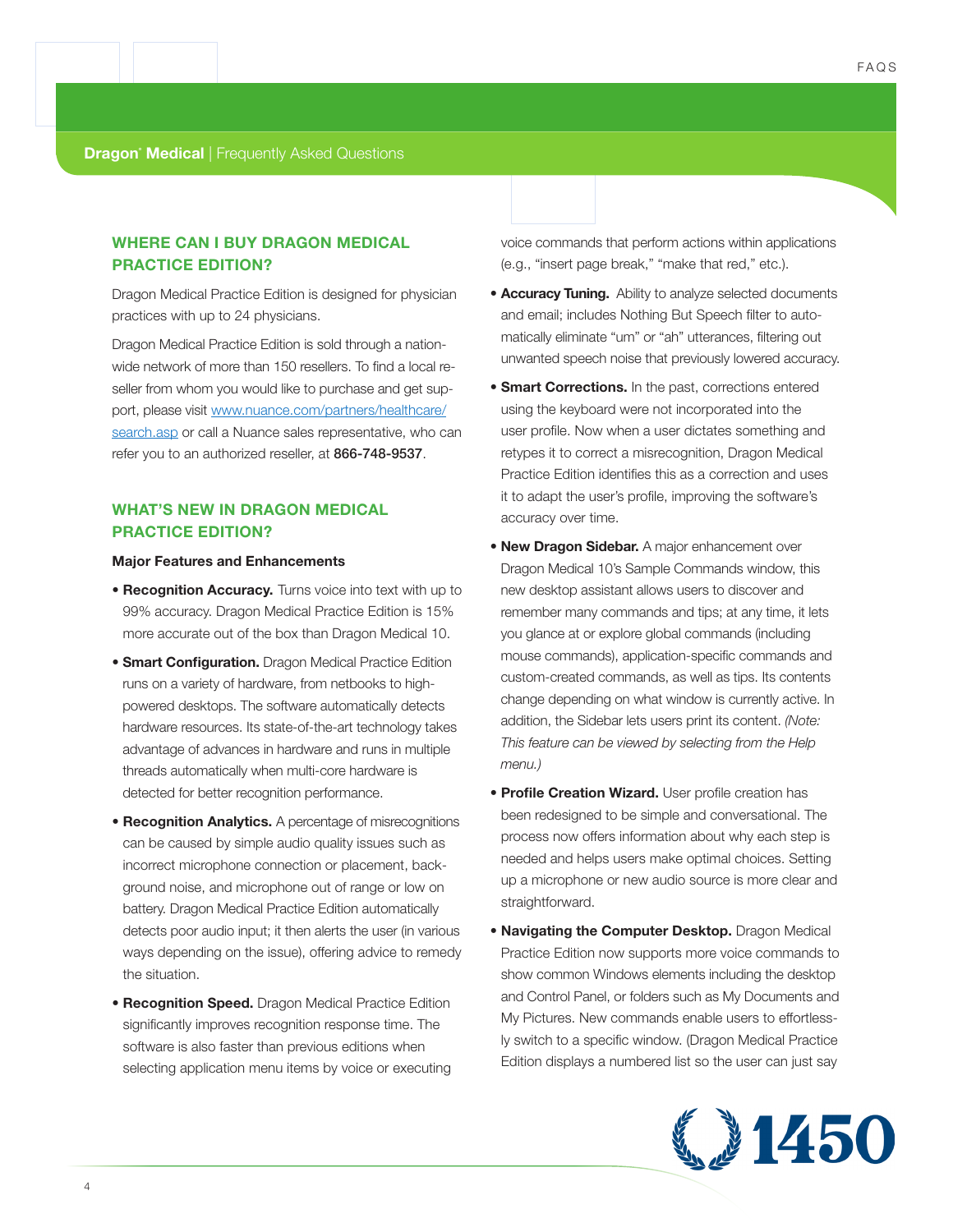the number of the desired window.) In addition, Dragon Medical Practice Edition allows shorter names for starting popular applications (e.g., "start Microsoft Word" instead of "start Microsoft Office Word 2007").

- **Improved Playback.** Smoother fast-forward and rewind behaviors are now available, and users now have options to control speed and volume.
- **Initial Training Time Reduced for Digital Recording Devices.** Creating a new user profile for a digital recorder, or adding a digital recorder as a new audio source for an existing user profile, is now much faster: the minimum reading time required to train Dragon Medical Practice Edition with a recorder has been reduced from 15 to 4 minutes. That means clinicians can spend more time providing patient care.
- **Ability to use .DSS and .DS2 Files.** Dragon Medical Practice Edition can now accept .dss and .ds2 formats directly. Files recorded using these digital speech recording formats (found on recorders from Olympus®, Grundig®, and Philips®) previously required conversion prior to transcription.
- **Enhanced Profile-opening User Dialog.** Dragon Medical Practice Edition displays profiles in a tree structure for faster access to multiple profiles.

In addition to these major new features and enhancements, Dragon Medical Practice Edition includes dozens of other new features and enhancements, some of which are described below and categorized for ease of review.

#### **ACCURACY FEATURES**

**• Regional Accent Support.** Dragon Medical Practice Edition supports many regional accents of non-native speakers (Asian-Pacific, Asian-Indian, Australian, British, Hispanic, Pakistani) and U.S. accents (Deep South, Northern Inland).

**• Medical Bluetooth® Acoustic Model Support.** Special new acoustic software makes recognition with Bluetooth headsets better than ever.

#### **NAVIGATION AND CONTROL FEATURES**

- **Medical Search Commands.** Dragon Medical Practice Edition offers multiple voice shortcuts for searching medical information on the Web. Clinicians can now search medical data via a single command on WebMD®, UpToDate®, PubMe®, and ICD-9 at any time, without even having an Internet browser open. These commands combine multiple clicks into one fast command for the busy clinician. Simply say, "Search UpToDate for Wellbutrin contraindications," and Dragon Medical and UpToDate take you there.
- **Voice Shortcuts to Search the Web.** Dragon Voice Shortcuts collapse common tasks into simple voice commands. Now users can search the Web faster than ever before.
- **Quick Voice Formatting.** In addition to the many existing editing commands such as "Delete line," Drag-on Medical Practice Edition introduces direct commands for formatting, deleting, and copying named words and passages. Rather than selecting the relevant word(s) or passage and commanding what to do with that text (e.g., "Select very, [pause] Bold that"), users can now directly name the desired text with the desired action in a single voice command, such as "Bold very."
- **More Powerful Capitalization Rules.**  Users can instantly set capitalization rules for words as they are added for the following word categories: Person, Department, and Drugs. Clinicians can have capitalization set to initial-caps, all-caps, or no-caps for the categories.
- **Disable Web Commands.** Disable HTML commands separately from dictation support, so Dragon Medical Practice Edition won't confuse commands with dictated words.

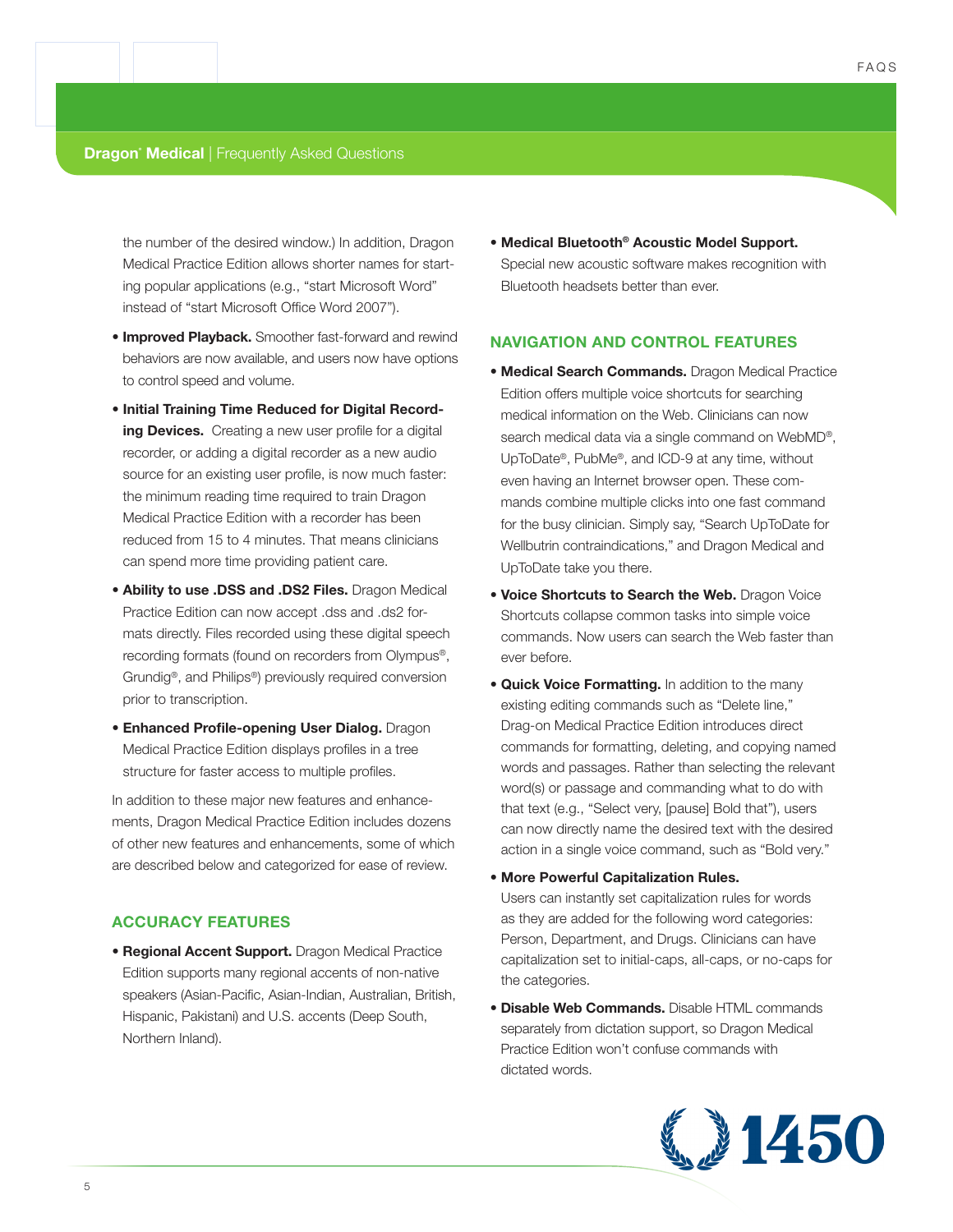#### **SYSTEM MANAGEMENT FEATURES**

- **Improved Security Features.** Encrypt macros for distribution, providing resellers and administrators alike with better control of intellectual property with Dragon Medical Practice Edition.
- **Upgradeable.** Uses voice profiles and language models from Versions 9 and 10, so all added words and phrases are available.
- **PowerMic™ II Barcode Support.** The PowerMic II with integrated barcode scanner can be used to scan MRNs, patient IDs, or accession numbers in your EHR system.
- **Microphone Sleep Mode.** Users can set Dragon Medical Practice Edition to have their microphone go to sleep when they want: 10 minutes, a half hour, or even two hours since Dragon Medical Practice Edition was last used.

#### **PRODUCT BENEFITS – MORE EFFICIENT CARE**

- **Dictate Faster and More Accurately Than Ever.** Dragon Medical Practice Edition is up to 15% more accurate than Dragon Medical 10— saving valuable minutes. Additionally, Dragon Medical Practice Edition has virtually instant response time, saving clinicians valuable minutes in their day.
- **Dictate Anywhere in Your EHR System.** Dragon Medical Practice Edition allows clinicians to dictate anywhere in an EHR system, while reviewing Lab Tests, Patient History, or Current Medications. Clinicians no longer have to click back and forth between information they're reviewing and the dictation window. They dictate while reviewing information, and the Hidden Mode feature allows the clinician to paste the dictation directly where he or she wants it.
- **Accelerate Clinician Adoption and Acceptance of EHR Systems.** Dragon Medical Practice Edition reduces time spent documenting care in an EHR:
	- Voice commands specific to each EHR reduce the amount of searching and mouse-clicks needed to move to the right screens.
	- "Free text" open dictation of medical decision making (History of Present Illness, Assessment, Plan, and other elements of a medical note) directly into the EHR eliminates the need for clinicians to type.

#### **MORE EFFECTIVE CARE**

Clinicians receive the following advantages from Dragon Medical Practice Edition over Versions 8, 9, and 10 or non-Medical products:

- **Spend More Time with Patients.** Increased accuracy and fewer errors to correct means clinicians can spend more time with patients, improving patient satisfaction.
- **Dictate in Your Own Words.** Dragon Medical Practice Edition free-text dictation capability supports more detailed History of Present Illness, more flexible Review of Symptoms, and more descriptive Assessment and Plan—the "medical decision-making" aspects of the note—which give referring clinicians and ancillary providers a clearer and more detailed patient assessment and prognosis.
- **Secure Patient Information.** Dragon Medical Practice Edition supports HIPAA compliance guidelines to protect patient confidentiality.
- **Improve Clinician Satisfaction.** Clinicians who use Dragon Medical report that it significantly improves their enjoyment of practicing medicine. By allowing them to use their time more effectively, clinicians' quality of life is improved.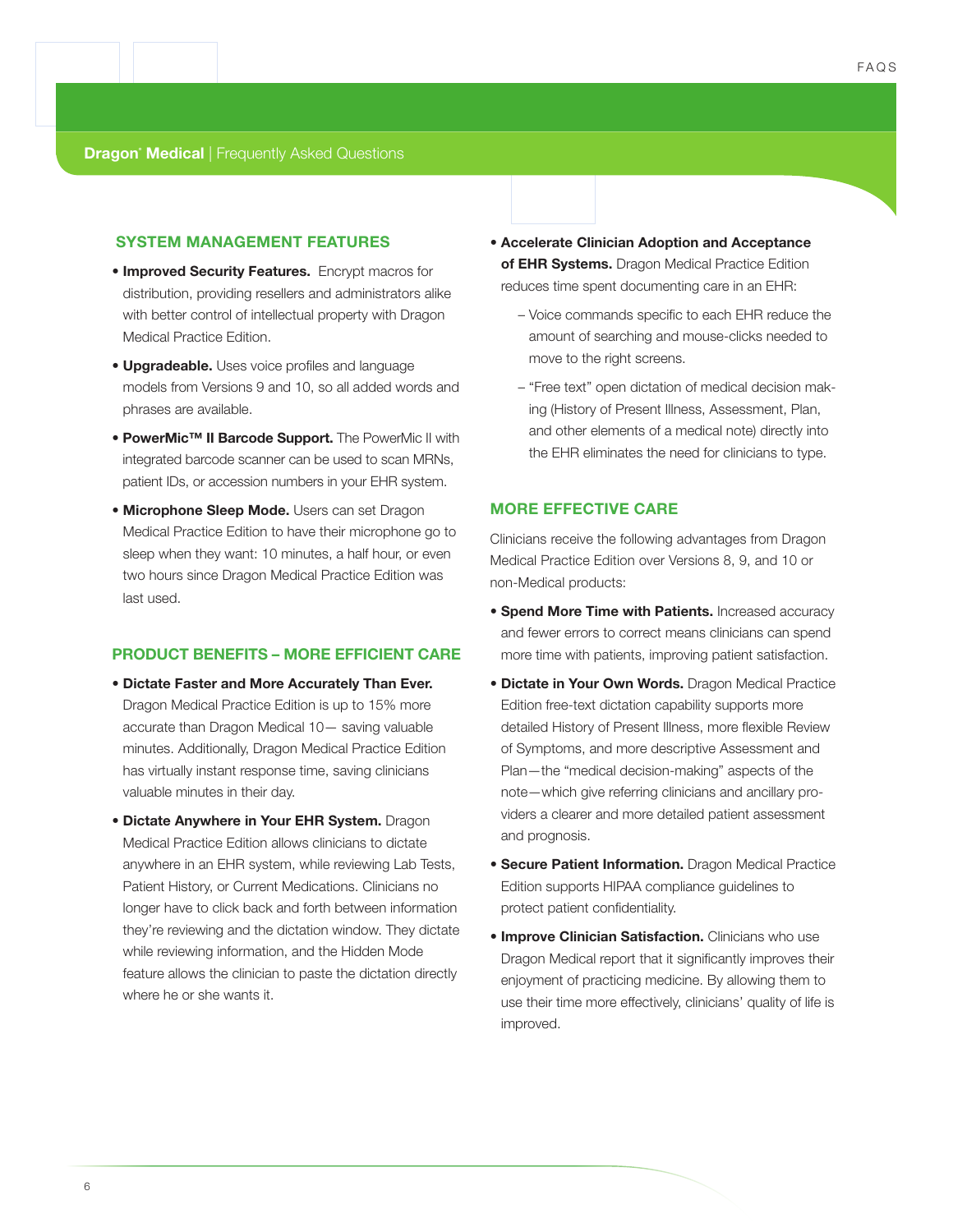#### **MORE PROFITABLE CARE**

Clinicians receive the following advantages from Dragon Medical Practice Edition over versions 8, 9, or 10 or non-Medical products:

- **Dramatically Reduce the Cost of Documentation.**  Eliminate transcription by speech-enabling the EHR, freeing up resources to focus more on patients and invest in methods to help practice efficiency. Practices that are using Dragon Medical today are dramatically reducing transcription costs, which range from \$500 to \$1,000 a month per physician.
- **Support Appropriate Levels of Reimbursement.**  Independent studies have shown that clinicians create more detailed notes with Dragon Medical than with notes built with point-and-click, template-only EHR menus.
- **Increase Practice Volume.** Faster, more accurate response reduces time spent on dictation, allowing clinicians to see more patients and increase practice revenue and profitability.

## **HOW IS DRAGON MEDICAL PRACTICE EDITION LICENSED?**

Dragon Medical Practice Edition is purchased for use on a per-user basis. A user is defined as one (1) individual who dictates in Dragon Medical Practice Edition.

A licensed user may install Dragon Medical Practice Edition up to four times for use on multiple machines by that same user only.

A Dragon Medical Practice Edition license may not be used by more than one clinician, even if other users use the same PC.

## **WHAT BENEFITS SHOULD PHYSICIAN PRACTICES EXPECT FROM USING DRAGON MEDICAL PRACTICE EDITION?**

Dragon Medical Practice Edition is the first solution from Nuance Healthcare designed for use by not only doctors but also nurses, nurse practitioners, physician assistants, therapists, and other care providers.

For practices with less than 25 physicians, Dragon Medical Practice Edition is the only real-time speech recognition solution which fits busy clinicians' needs.

Dragon Medical Practice Edition introduces a faster, more efficient way for medical professionals to create medical records, medical correspondence, or email messages. Dragon Medical Practice Edition introduces a new, faster speech recognition engine that is 15% more accurate than Dragon Medical 10.

This solution turns voice into text three times faster than most people can type, with up to 99% accuracy, using any Windows®-based EHR system. Dragon Medical Practice Edition includes vocabularies covering 60 medical specialties and subspecialties.

## **DO CLINICIANS STILL NEED TO USE A KEYBOARD AND MOUSE?**

Although clinicians can use Dragon Medical Practice Edition to do almost everything on their computer by voice, some tasks are still easier to do by mouse or keyboard.

Dragon Medical Practice Edition allows clinicians to develop powerful speech commands and macros, which automate navigation and other repetitive tasks, saving countless clicks and keystrokes.

If using a mouse and keyboard are an option for clinicians, they should try experimenting with using their voice and hands for different tasks to see what works best.